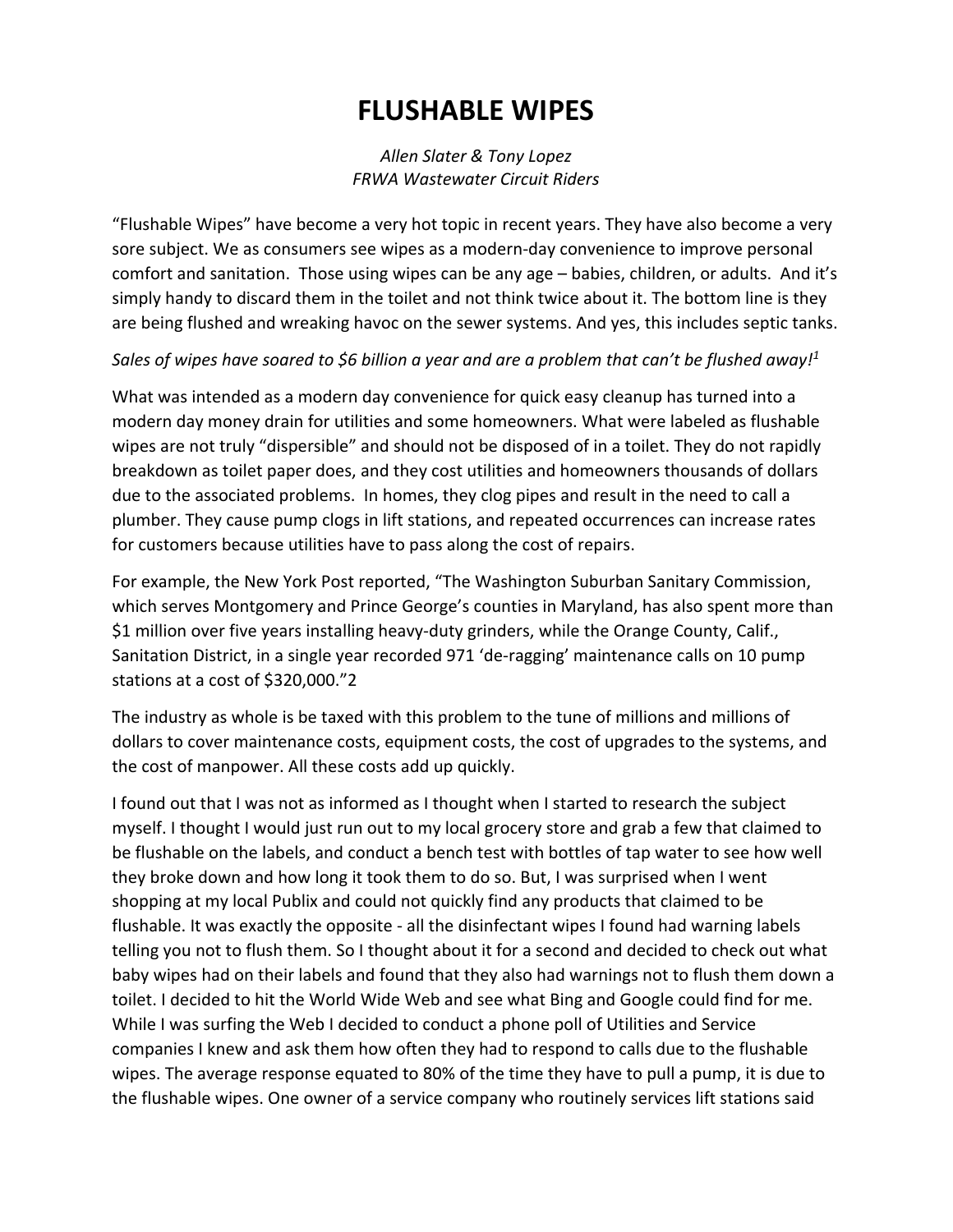that he has two calls a day minimum that have clogged pumps that have to be pulled and cleaned due to the flushable wipes. He asked if it was a trick question and I informed him I was researching to help write an article on the subject. He responded that he had mentioned to one of his employees that the flushable wipes were going to put his two kids through college!

Ah…the amount of information you can locate on the internet. After a quick shopping query on Amazon I was overwhelmed with page upon page of products claiming to be flushable. So now I had my starting point and printed out a list of a few to try my experiment on. I even found some of the Manufacturers with videos on their websites stating how they test their products potential to disintegrate and that break‐down starts after just 35 minutes in a slosh box, and after three hours in the slosh box they are completely dispersed into fibers.

The issue is, in a gravity collection system (to prevent solids from settling out) a velocity of two feet per second is maintained, and at that velocity the wipes do not have time to start breaking down before they are already at the lift station pumps. This was my first good find while researching. Also in a normal septic system there is no agitation to break them apart or make them disperse.

Here are just a few of the examples I found online: *Cottonelle Flushable Cleansing Cloths Fresh Care, Charmin Freshmates Flushable Wipes, Scott Tissue Naturals Moist Cleansing Cloths, Pampers Kandoo Flushable Wipes,* etc... I purchased four different brands, *Cottonelle, Scott, Charmin,* and *Great Value.* All said they were flushable right on the package. I took them straight home and took one out of each container and did a tear test by hand, just to see how physically tough they were and if they would easily pull apart. Three tore easily with very little effort; however the *Charmin* brand was not easily torn. Next I took some empty Nestle water bottles and put a wipe from each brand in and filled them a third of the way with tap water and vigorously shook them for 30 seconds. The *Charmin* brand resisted break down. The three other brands dispersed some, but left me unimpressed. So I left them to sit on the kitchen counter. None of the ones that had been agitated were broken down any further after four days.

So after my little experiment, I would not want any of these products flushed into my septic system, or into a gravity collection system either. They do not readily break down and in a septic system they will build up and take up the space that the organics (food particles, fecal matter etc.) should be occupying. Also on older collection systems that have roots and other problems like old clay pipes, they can create big problems with blockages and hang‐ups.

I firmly believe a big part of the problem is that consumers have seen *some* products labeled as flushable, and now automatically assume (as I did) *all wipes* are flushable, which is far from the case. The wastewater industry needs to work with manufacturers to develop new tests and guidelines for what can truly be labeled a flushable wipe. Till a real flushable wipe can be developed and created we should stick to the three P's: Pee, Pooh, and (toilet) Paper. And we need to work on educating the general populace to not flush wipes, as they will be the ones who will ultimately foot the bill.